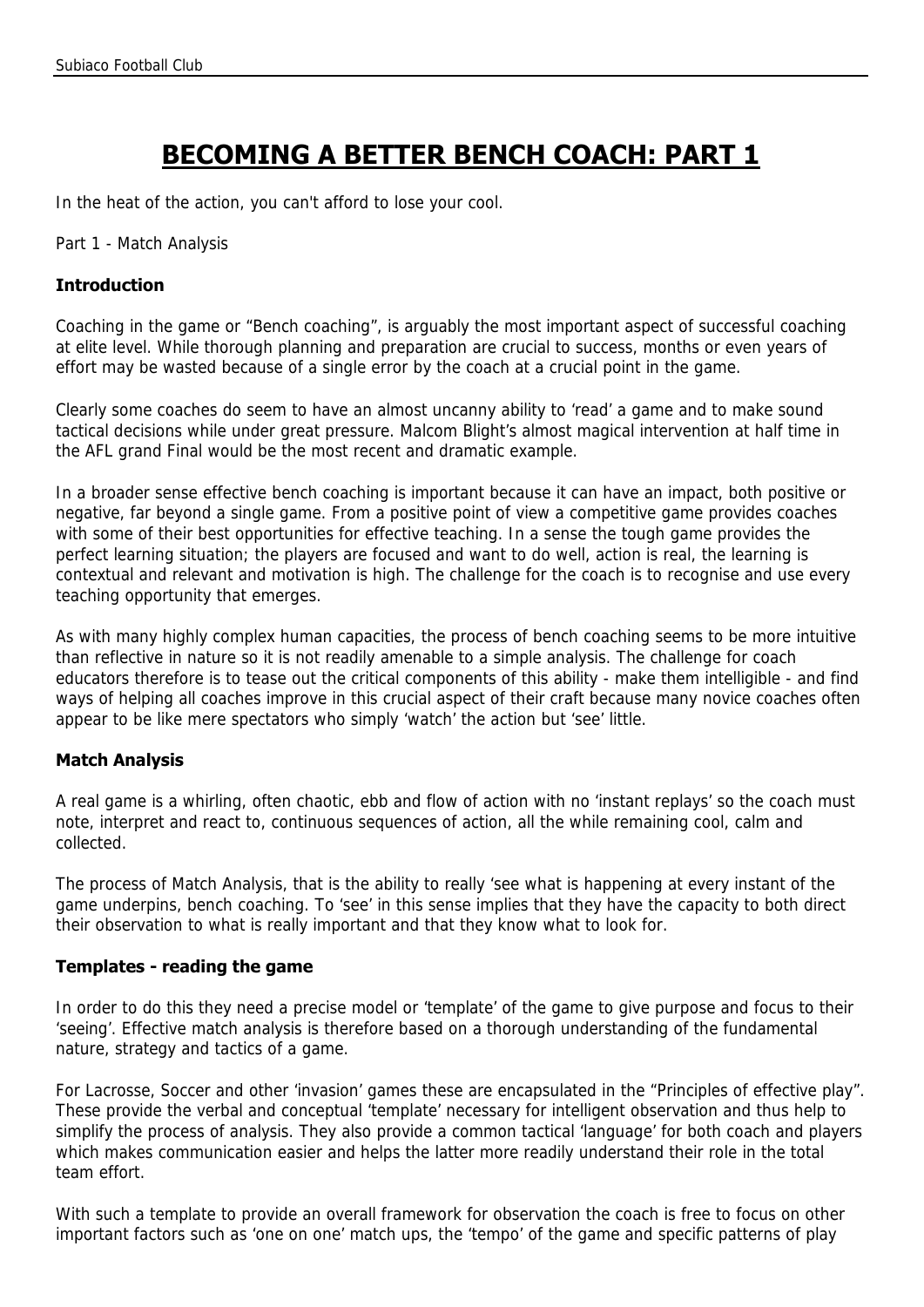employed by the opposition.

Without the structure provided by these 'principles' or 'rules' a coach is like a tone deaf conductor who cannot read music, trying to improve an orchestra.

## **Statistics**

The collection of 'hard data' on performance at a basic level or advanced level can be valuable when it gives coaches a clearer picture of future opponents or when it hardens the post match analysis of ones own team. Even though sophisticated computer programs are now beginning to give coaches in some games access to 'real time' data, they cannot yet replace the coaches capacity for real time analysis, based upon intelligent eyeballing.

There are also intangibles such as intensity or hustle which are not easily measured but which can change the course of a game as much by their psychological impact as by their objective value in gaining or retaining the ball. Perceptive coaches who value these elements of good play are gradually finding ways to quantify them and to factor them into any analysis of player performance.

However the fact is that most coaches will have to rely on their own powers of observation - intelligent 'eye balling' - to analyse what is happening on the field and can rarely expect more data than their eyes can give them. As in our everyday lives receiving more information is often not as important as how we interpret and respond to what we already have.

## **Scouting - Pre game Match Analysis**

Pre game match analysis or the 'scouting process' involves the observation and analysis of future opponents either in the flesh or through video tape. It can give a coach invaluable insights into the strengths and weaknesses of future opponents and enables them to predict the probable reactions of opposing teams and individuals to specific tactical situations.

Again it is worth pointing out that player performance and statistics, as well as specific patterns of play, can vary from game to game so the 'team' you scout may not be the same 'team' you play against statistically or tactically. Remember they will also be preparing - to play against you! A scouting coach may learn far more that is useful about an opponent by identifying their 'philosophy' of play rather than merely gathering statistics for the former is unlikely to vary much from game to game. Thus a scout must try to identify the crucial elements of an opponents 'style' and consider a whole range of issues such as - How do they combine in attack? who are their key playmakers? how fast do they counterattack or fast break? how well do they recover in defence? do they play with heart? Are they tough and resilient? Do they keep coming back when they get behind? Among the most crucial issues are the philosophy and psychological make up of their coach.

In order to quickly develop the observation skills necessary for effective match analysis the serious coach must spend time watching lots of games, particularly at a level above the one they are coaching.

## **Reflection - Post match analysis**

Post match analysis of game film combined with match statistics can ensure that a very objective picture of player and team performance emerges. It gives players the chance to come face to face with their own performance and enables the coach to constructively plan future strategies for improvement.

Even at the lowest level, post match analysis is critical because it provides a coach with a specific focus for succeeding practices - it will also help players understand the reason for that focus.

It is important to use video replay of games positively, to highlight and reinforce successful aspects of play which have been emphasised in practice and which provide evidence that a team is beginning to achieve its goals even if the results are not good.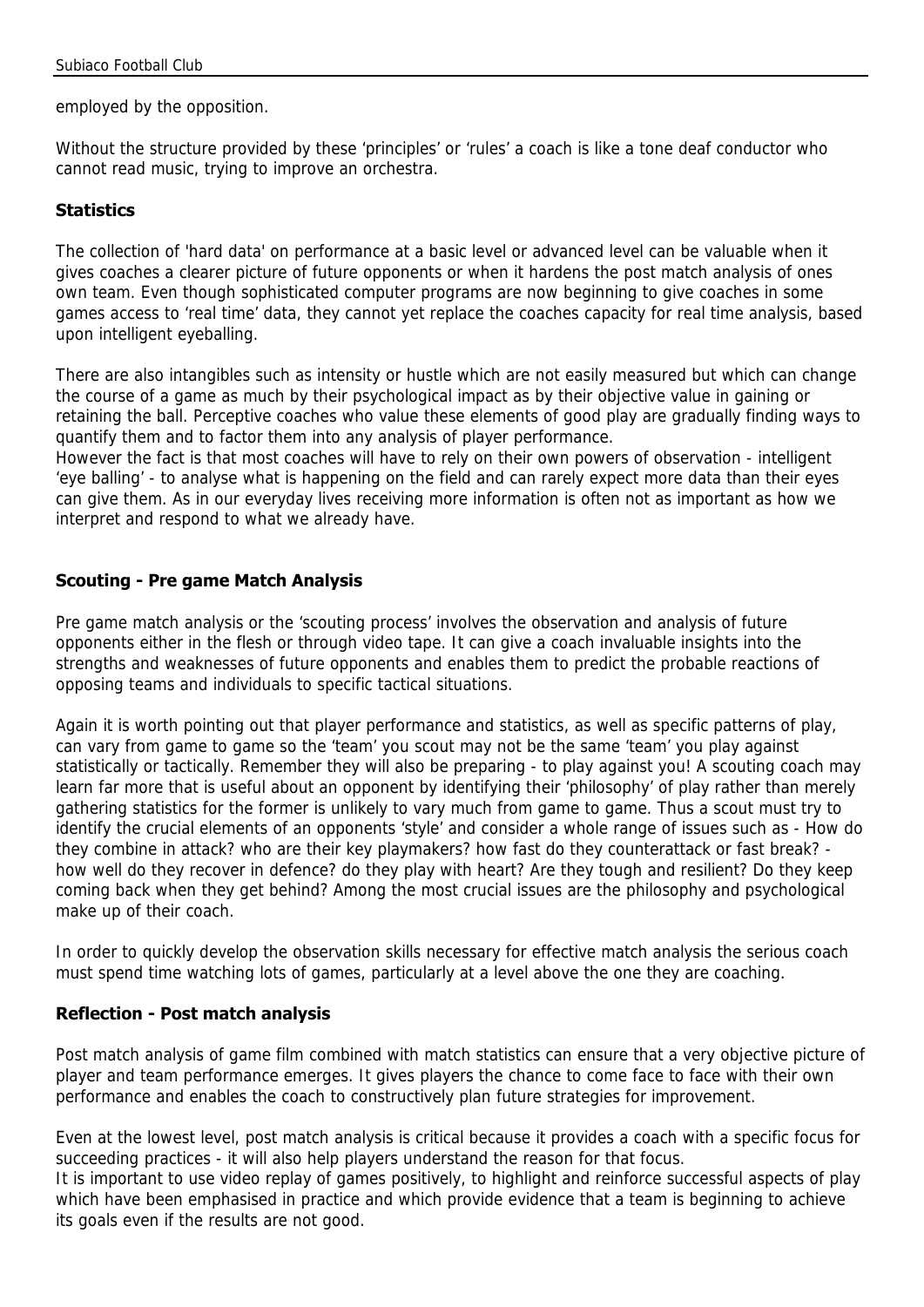# **Developing match analysis skills**

Because it is central to effective coaching the sport of Lacrosse has made the study of Match Analysis & Bench coaching the major theme of its Level Two program.

The following examples are practical learning experiences which we believe will help novice coaches develop match analysis skills.

**1.** Interactive 'simulation' session - Focused observation of game play.

Coaches are allocated an individual player to observe as they are involved in a play practice (ie 3v1 continuous transition drill). They are to observe the player using the template of 'principles of play'. Breaks in play are taken and the coach is able to provide feedback to the player.

This exercise can be made progressively more complex by having the coach focus on an increasing number of players.

**2.** Exercises applied to Apprenticeship – Mentor Program

The coach is to observe a game that their mentor is coaching. They are to observe and note the game with a particular focus in each half.

**∑** Identifying the dominant players in each of the teams. How did you make your decision and when during the game?

- **∑** Describe the pattern of transition into attack used by both teams.
- **∑** Describe the pattern of transition into defense.
- **∑** Observe and comment on both teams settled attacking patterns.
- **∑** Observe and comment on both teams defensive patterns.

Discussion of these features of the game can then follow with the mentor coach.

## **3.** Self directed learning package

Attend another 'invasion' type sport and observe the game and then address the following issues.

Is the template of the principles of play a valuable tool for observation?

Did you find the game interesting, when comparing similar play principles?

Were you able to transfer your knowledge to this game?

Attend a game of a younger age group. Select the five players that you would recruit for your team and outline the reasons. Detail a training session that you would plan for the team you observed as a result of what you saw in the game.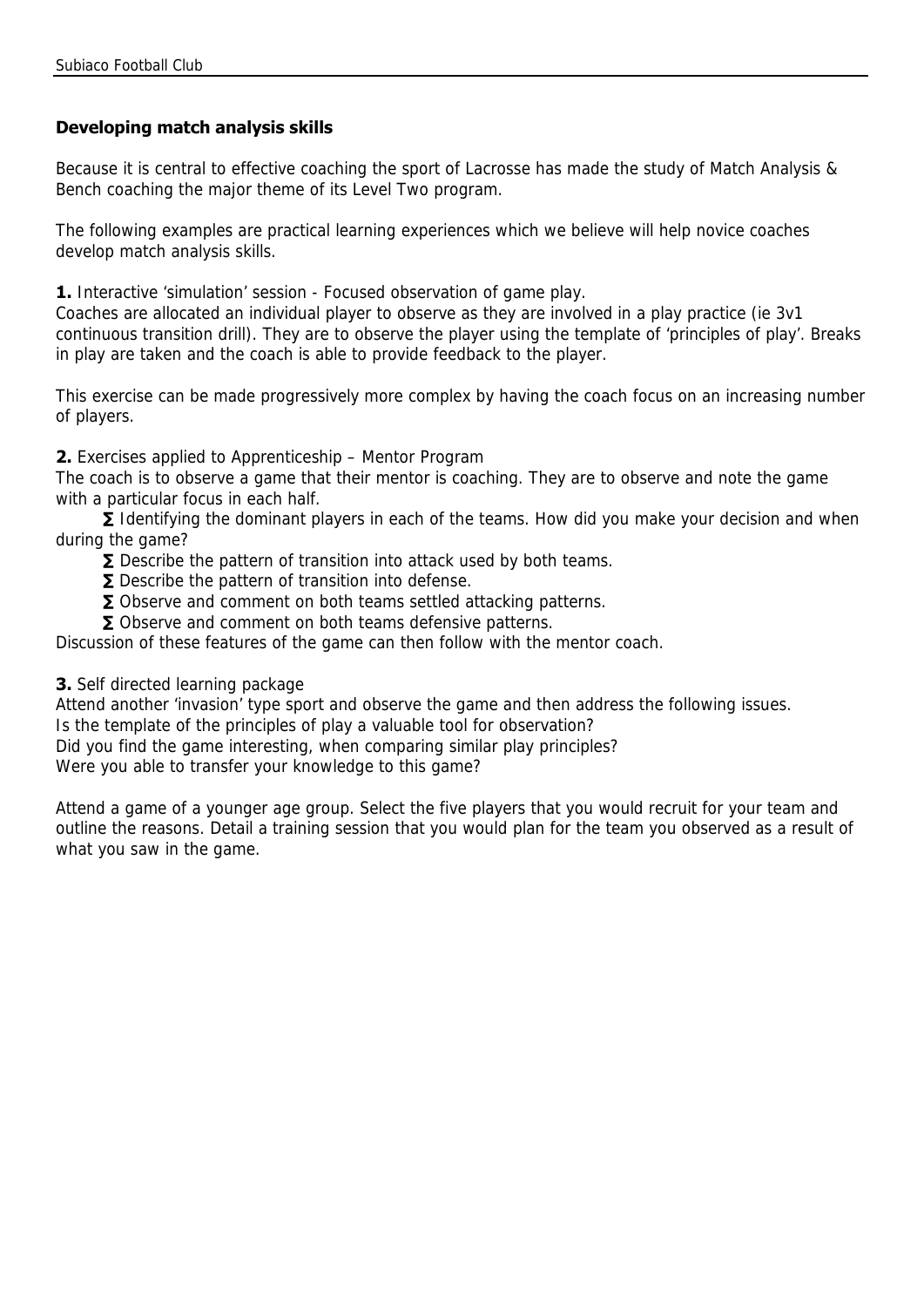# **BECOMING A BETTER BENCH COACH: PART 2**

## **"Coaching in the game"**

Match analysis 'during the game' is a significant component of bench coaching. There is vast difference between pre or post match analysis and match analysis in the 'cauldron' of a crucial game. Match analysis during a game is far more than the collection and interpretation of statistics, however valuable that may be. It is a complex process involving specific skills in observation and analysis.

The coach must be able to:

- $\cdot$ Watch the players of both teams in a relatively calm and dispassionate manner, even under intense pressure.
- Discern patterns of play and identify the contributions of individual players on both sides amid the apparent chaos of the game.
- See whether or not your team is attempting to carry out it's game plan and if not why not?
- جي Remain composed to decide what changes can be made & then act with confidence to make them.
- Gain maximum value from timeouts, substitutions and make the best use of quarter and half time breaks.

This form of match analysis is multi layered and, as with the appreciation of anything complex, the layers are usually only pealed away through thoughtful experience over many years.

At its simplest level, effective bench coaching enables a coach to influence some games through changes in tactics or personnel while at the highest levels of play, where the difference between teams is minimal, the skilled coach can sometimes tip the balance through well timed substitutions, tactical changes or time outs.

# **Precepts of Bench Coaching**

Effective bench coaching is based on several key precepts (principles) which the coach needs to appreciate.

**1.** There are two teams out there - and two coaches ! Coaches like good chess players they must learn to see every game from the other teams point of view for only in this way can they anticipate opposition moves and predict likely responses. In effect they must be 'coaching' both teams. Coaches must also accept that it is the task of the opposition is to make winning as difficult as possible, and to actually enjoy the challenge that this provides.

**2.** A competitive situation can bring out the best and the worst in both player and coach. The pressure to perform effectively, to win, or at least not to lose, can affect even the most level headed individuals who may lose their sense of perspective and say or do things that they will long regret.

**3.** Success or failure is determined more by the quality of training and preparation than on any changes made during the game. Coaches must 'keep the faith' and believe in what they are trying to achieve and have confidence in what they have done in training.

**4.** No matter who the opposition is or how well you prepare your team, players are going to make mistakes – forced or unforced. The manner in which the coach responds to these mistakes can have an influence on individual & team performance.

**5.** Improvement takes time. Getting a team to play in the way that you want them to or developing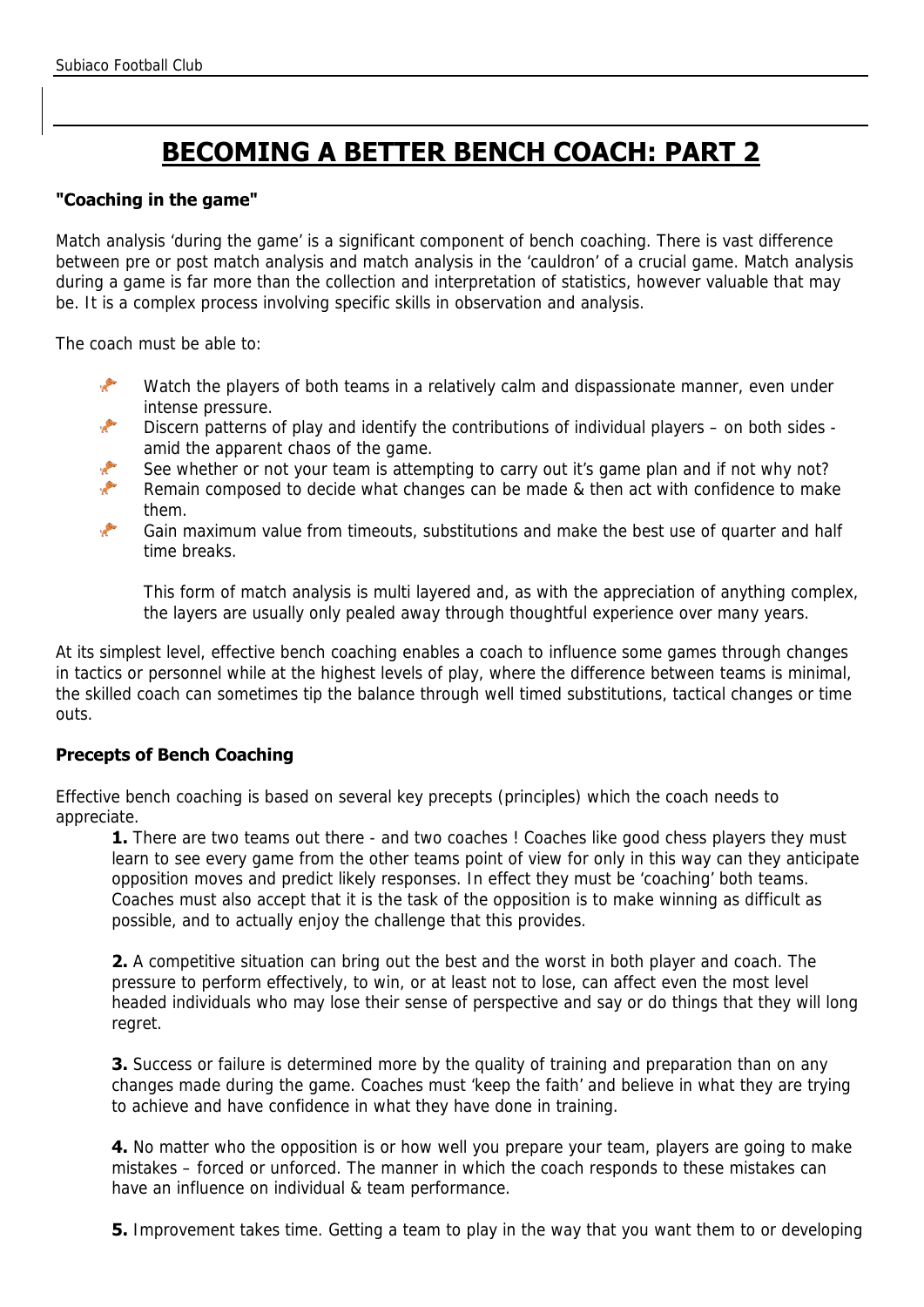a club culture does not happen overnight. Coaches must therefore be prepared to take the long view and work systematically to achieve their gaols.

**6.** Coaches must accept responsibility for their decisions and live with the consequences of their actions. To do this they will need a coherent philosophy of sport and of life, and they must develop the capacity to always look forward and remain positive.

## **The process of Bench coaching**

The process of bench coaching begins when the whole team meets prior to the game and extends through until a brief post game meeting. It is important to establish routines and expectations in relation to each one of the following elements.

## **Prior to the game**

A suitable arrival time and procedures including a warm up routine need to be established, agreed upon and adhered to by all team members. This period allows the coach to check that all players have arrived fit and well, to remind them of the specific elements of play they must focus on and to ensure that they are 'ready' to play. The coach must also ensure that they - and any assistants - are themselves prepared for the game.

The pre game warm up must be carefully planned to prepare players physically and mentally for the often frenetic early moments of the game. It should gradually build in physical intensity, include practice of key techniques and some realistic basic tactical elements.

## **During the game**

Since it is difficult for a single coach to watch everything that is happening on the pitch at the same time, observation must be focused. The template provided by the principles of play ensures a common focus for all standards of play.

The process becomes an 'expanding and revolving diagnosis' as the coach continually asks questions about what is happening in the game.

- $\mathcal{L}$ Are we focussed and 'in' the game?
- $\mathcal{F}$ Are the opposition doing anything really unexpected?
- $\mathcal{E}$ Are we settling down into our game plan?
- Are we gaining possession from the centre?
- $\mathcal{P}$ Are we responding quickly to changes in possession?
- $\mathcal{E}$ Are we carrying out our defensive tasks?
- Are we running hard into attack positions? Are we supporting the ball carrier?
- حي Which team is controlling the tempo of the game?
- Are we finding the right balance between ball possession & attacking moves?
- $\mathcal{L}$ Who is our most dangerous opponent in attack?
- **SER** Do we need to reorganise our defence?
- $\mathcal{P}$ What opposition weaknesses are there? Can we exploit them?

Clearly the questions asked must reflect the performance level of the players. With a team of beginners the coach may first look to see if players remember their basic team assignments or are they just chasing the ball wherever it goes. With an elite side the focus might be on how tightly your defenders are tracking and marking their opponents in dangerous positions.

## **Time outs**

Timeouts provide opportunities to remind players of key elements of the game plan, to make tactical adjustments, to give your players a breather, to make multiple substitutions and to disturb the tempo of